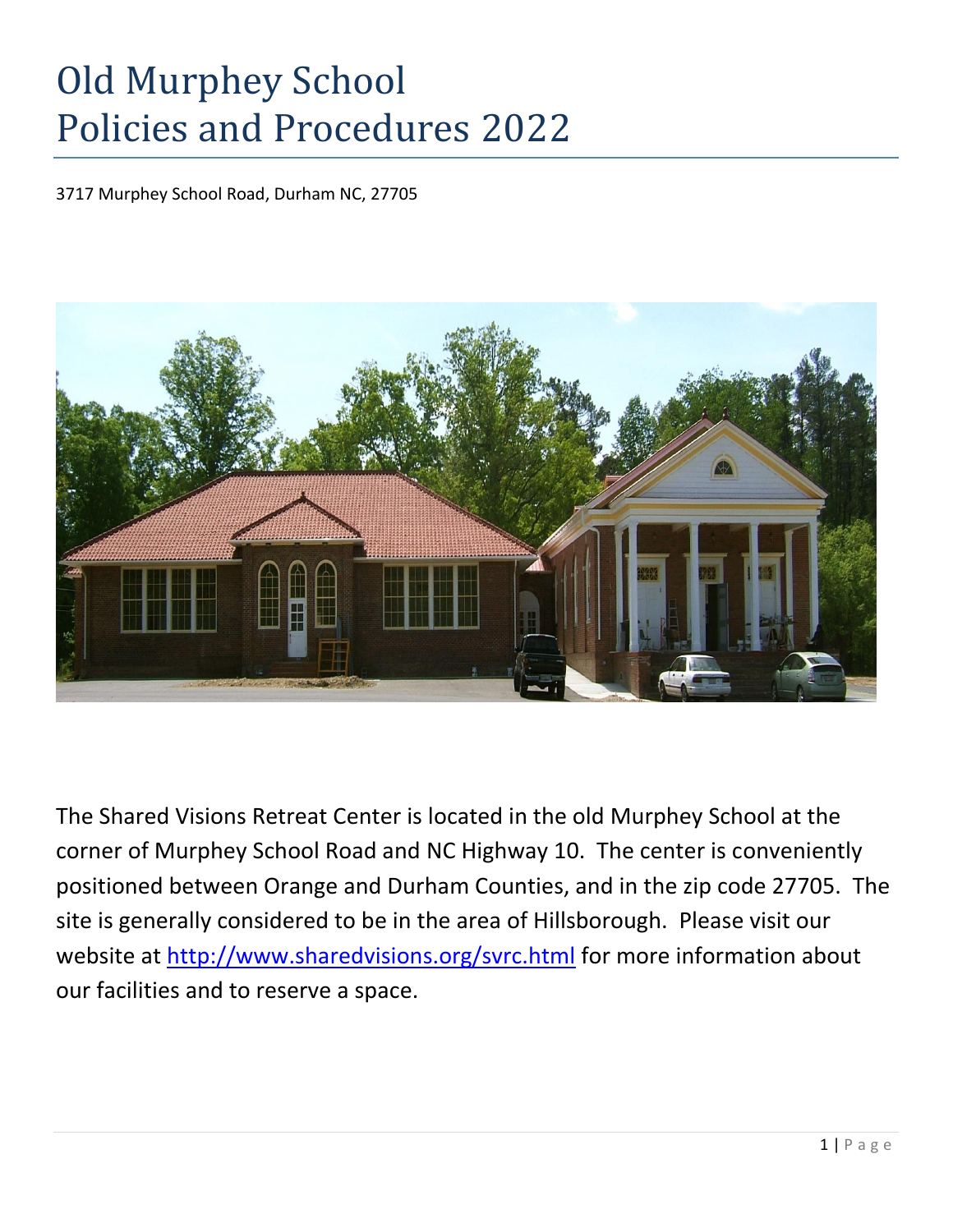# Table of Contents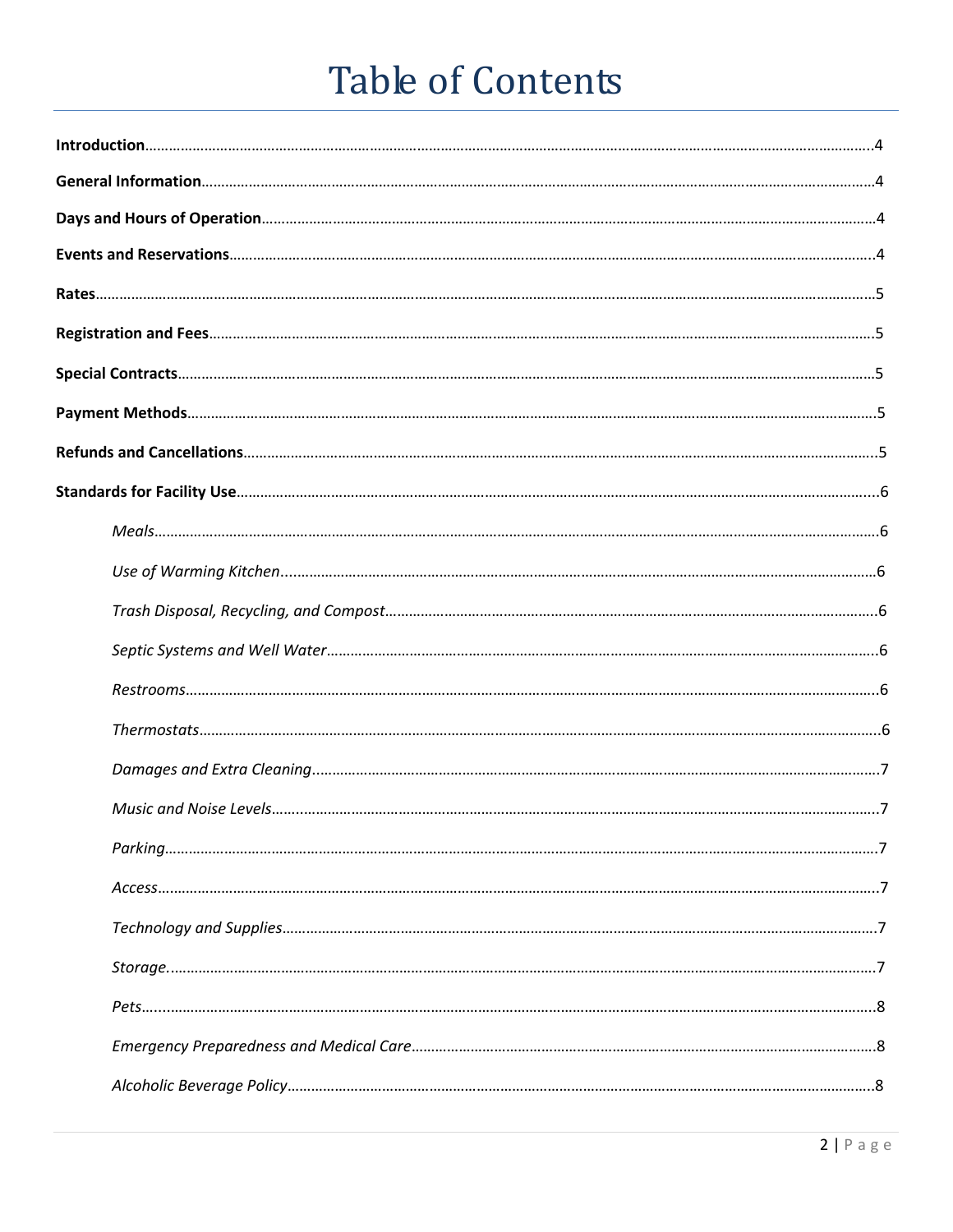# Table of Contents (continued)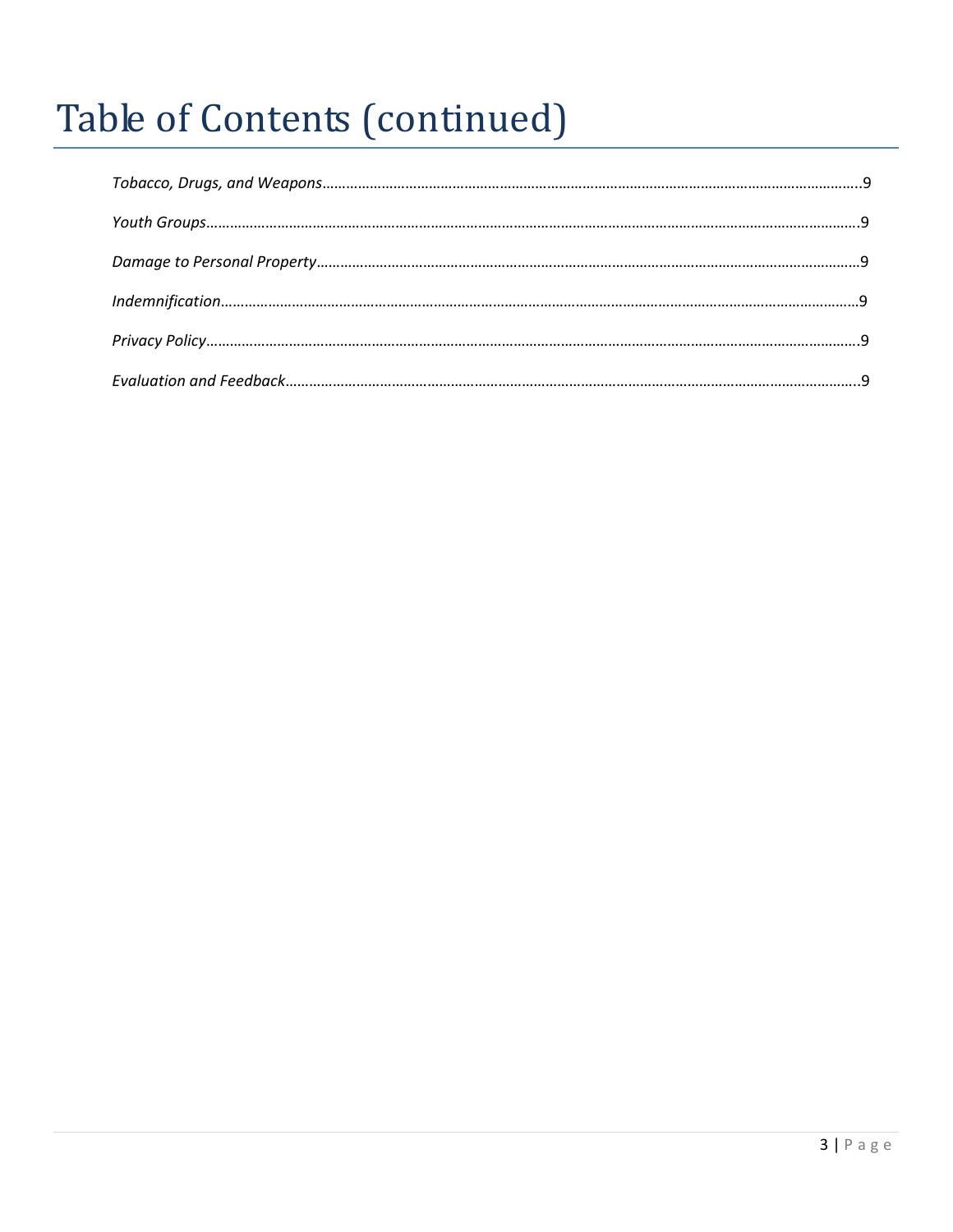# *Introduction*

The mission of the Shared Visions Retreat Center is to assist non-profit service agencies in Orange and Durham counties as a program of the Shared Visions Foundation. The space includes a 2500 sq. ft. auditorium that can be used for workshops, speaker's meetings, and fundraisers. Also, there is a large boardroom and a warming kitchen for use by visiting groups. In June of 2009 the entire property was entered into the National Register of Historic Places and we diligently worked toward the completion of this project for two years. The old school, auditorium and teacherage have been under renovation since April 2008 and we were excited to begin welcoming guests in Summer 2010!

# *General Information*

This manual was created to inform all individuals, groups, and organizations entering in to a contract with Shared Visions Retreat Center (SVRC) of the policies that regulate the use of all facilities and equipment found on the property. It is the responsibility of all contract holders and event sponsors to become familiar with and abide by all policies outlined in this document. This is a living document that will be reviewed periodically by management and updated as necessary. All renters and contract holders will be provided a copy of this document along with revisions as they become available. Management may revise any guideline or procedural situation not covered in this document. Management may also consider whether revisions to any previously established guideline is warranted.

# *Days and Hours of Operation*

*Weekdays-* The classroom areas are open for office activities and are available for use through contract and/or reservation, generally from the hours of 9:00 am- 5:00 pm. The Boardroom and Warming kitchen are generally available after hours, or 6-10pm weekdays on a sign up basis for groups under contract with SVRC.

*Weekends-* The Auditorium is available on Wednesdays and select Fridays, Saturdays, and Sundays for retreats and other events such as music, dance recitals, fundraisers and ceremonies. The auditorium seats up to 150 people comfortably. The Warming kitchen and Boardroom can be used in conjunction with the Auditorium for special events on a contract basis (Refer to "Events and Reservations" section for available time slots).

### *\*Please view our website for current space availability.*

## *Events and Reservations*

Reservations are taken on a first come, first served basis and may be requested by email at [events@sharedvisions.org](mailto:events@sharedvisions.org) or by phone at [919-656-8179.](tel:919-616-2190) Reservations will be approved based on availability of space.

The Reservation Contract must be signed by a person 18 years of age or older who is authorized to act as the event sponsor. The event sponsor is responsible for any damage or misuse of the facility reserved.

*Day Events-* are held between 8:00 am- 5:00 pm

*Evening Events-* are held between 6:00 pm- 11:00 pm **It is imperative that all buildings and grounds be cleared of garbage and guests by 12:00 pm. All music must conclude by 11 pm.**

*\*Additional arrangements may be made in consultation with management.*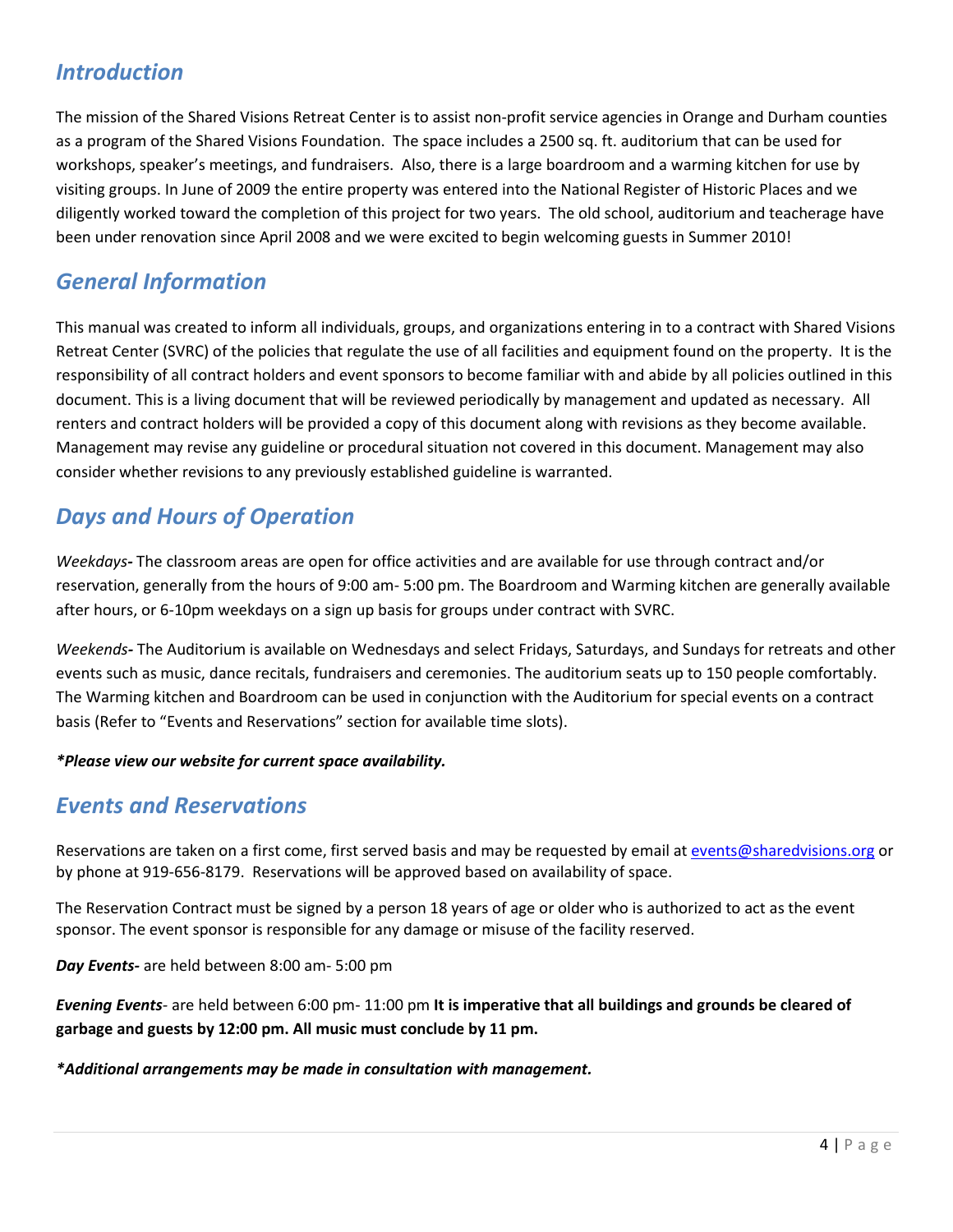# **Old Murphey School Policies and Procedures Q**

3717 Murphey School Road, Durham NC, 27705

The Shared Visions Retreat Center is located in the old Murphey School at the corner of Murphey School Road and NC Highway 10. The center is conveniently positioned between Orange and Durham Counties, and in the zip code 27705. The site is generally considered to be in the area of Hillsborough. Please visit our website at http://www.sharedvisions.org/svrc.html for more information about our facilities and to reserve a space.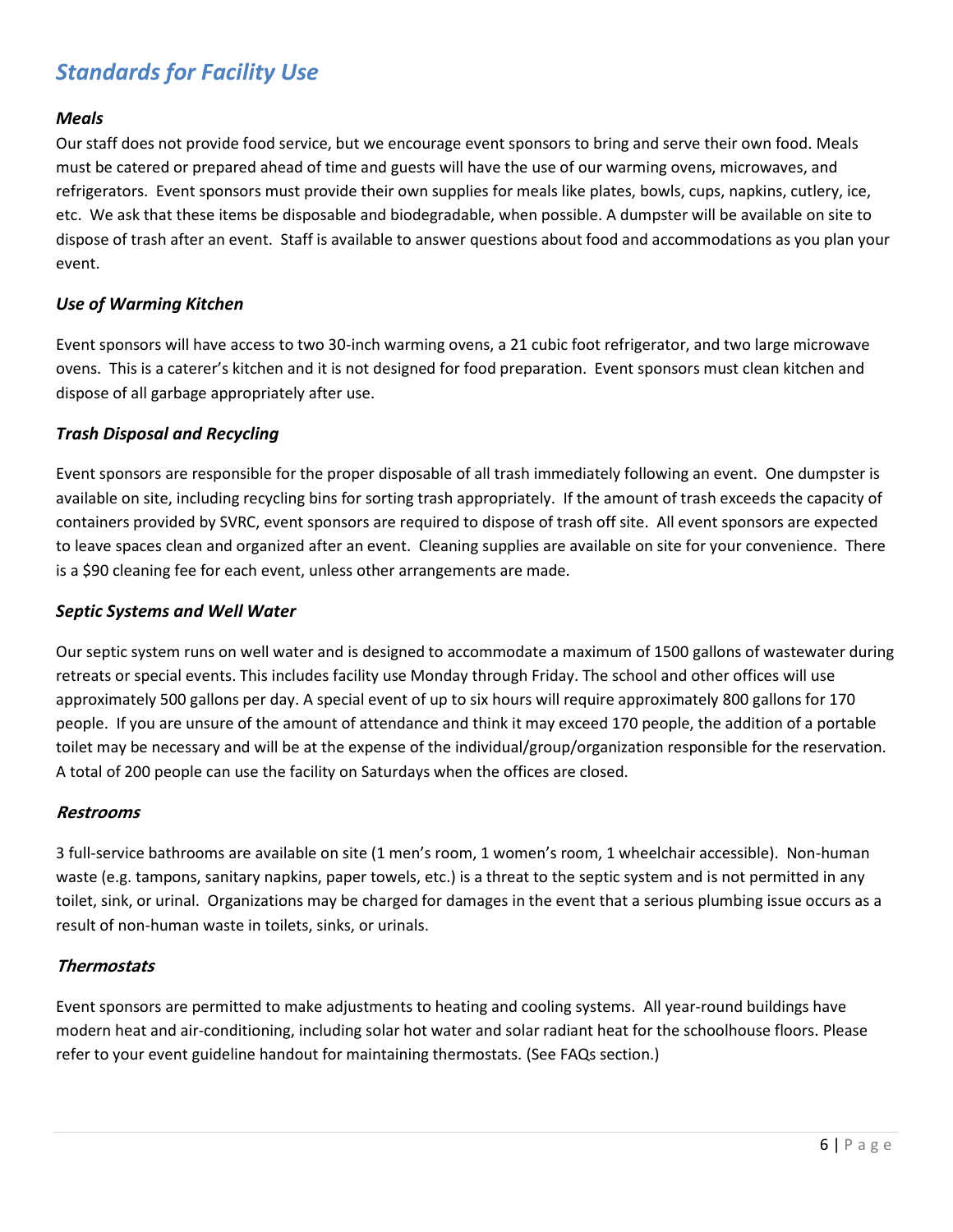## *Damages and Extra Cleaning*

There is a \$90 cleaning fee for all events. All damages to property must be reported to management immediately. SVRC may invoice an individual, group, or organization to recover costs for damages. All event sponsors are expected to leave spaces clean and organized after an event. Cleaning supplies are available on site for your convenience. Cleaning includes all trash – the only exception is mopping the entire facility, which is included in the cleaning fee.

#### *Music and Noise Levels*

We love music and look forward to hosting music groups regularly at SVRC. In consideration of our neighbors and the surrounding community, noise levels may not exceed 95 decibels.

#### *Parking*

78 parking spaces are available on the SVRC gravel lot. There is some overflow parking available in the grass in the front of the school. Please carpool as much as possible to avoid overflow parking.

#### *Access*

All buildings are equipped with ramps and fully accessible to wheelchairs in accordance with the American Disabilities Act.

#### *Technology and Supplies*

The following services and equipment are available for use at listed fees (see reservation form) and must be requested in writing and prior to the date of an event. Request for additional services and equipment can be made at the time of reservation or in writing by email after a reservation has been submitted. All requests must be received 10 days before an event.

- Sound system
- Tables- 6 foot folding tables for Auditorium, event sponsors are responsible for set-up and break-down.
- Chairs- 120 padded folding chairs for Auditorium, event sponsors are responsible for set-up and break-down.
- Internet

#### *Storage*

Storage of event supplies is not permitted without prior authorization from management. Request for storage space in anticipation of an event must be requested in writing 30 days before the date of event. To avoid pests, absolutely no dirty dishes or soiled linens may be left in the building overnight.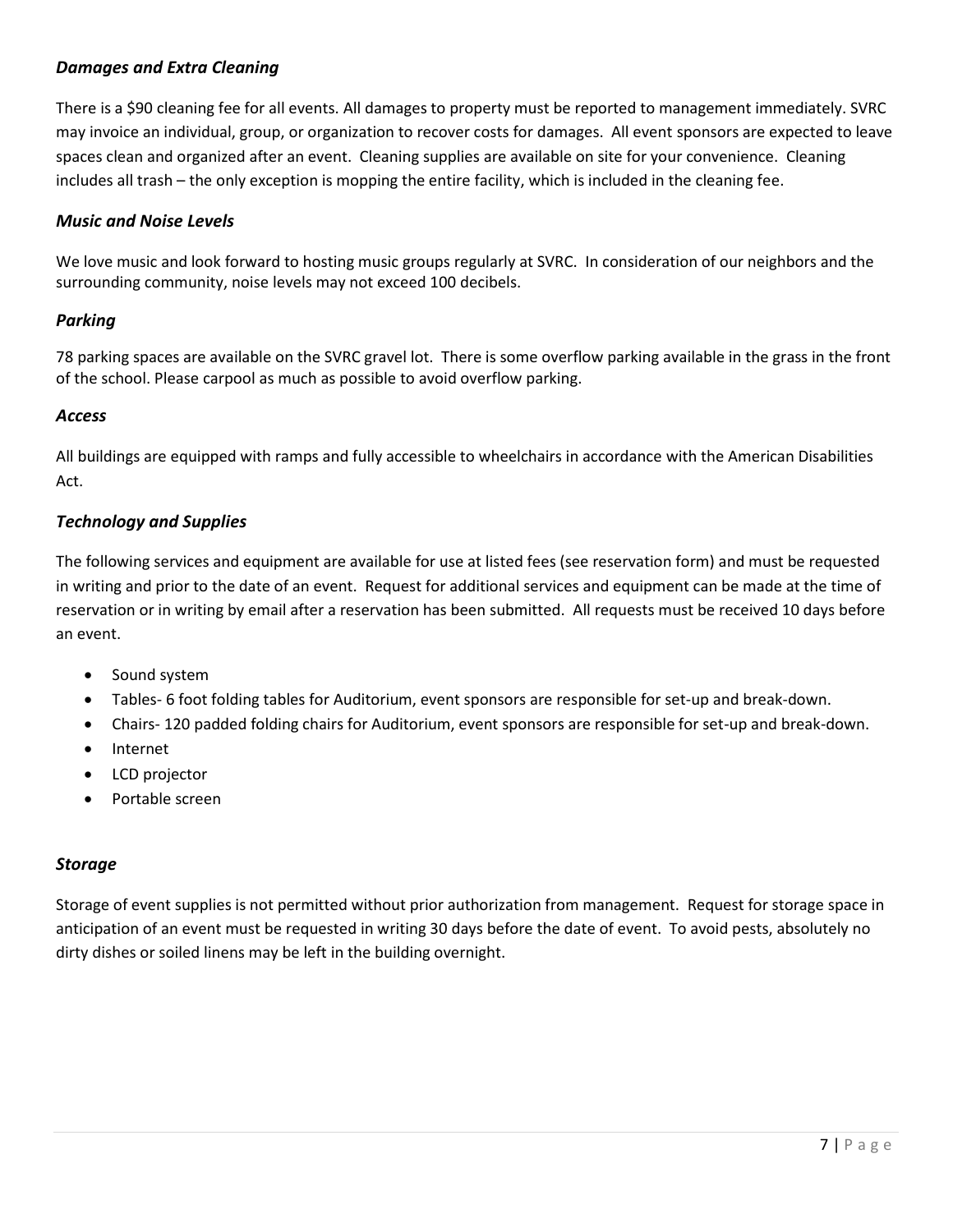### *Pets*

Pets are not permitted in any of SVRC indoor facilities. Exceptions are made for animals trained to provide assistance to individuals with special needs in accordance with the American Disabilities Act.

## *Emergency Preparedness and Medical Care*

In the event of an emergency (e.g. fire, flood, accidents, injuries) event sponsors should dial **911** immediately. We advise that at least one member of your group be trained in CPR and First Aid. Event sponsors are responsible for contacting any licensed physician, hospital, medical clinic, or emergency medical service organization (collectively, "medical service providers"), on behalf on any participant in activities sponsored by the Event Sponsor. The Event Sponsor is also responsible for knowing in advance whether any activity participant requires special medical accommodations. Without waiving the foregoing, the Event Sponsor hereby authorizes Shared Visions Retreat Center, its employees, volunteers, officers, or agents to obtain medical care from any medical service provider on behalf of any individual participating in an activity sponsored by the Event Sponsor on SVRC property.

### *Alcoholic Beverage Policy*

SVRC will not serve alcoholic beverages to guests for any event and is not responsible for the handling, storing, distribution, or selling of mixed drinks, beer, wine, and cordials. Event sponsors may serve alcoholic beverages under the terms and conditions consistent with the applicable laws of the State of North Carolina.

- Alcoholic beverages are served only to adults age 21 or older.
- Alcoholic beverages are served and consumed in the area where the alcohol permit is posted.
- If any event sponsor wants to serve alcohol and charge an admission fee or a fee for alcoholic beverages, the event sponsor shall contact NC ABC Commission to obtain the appropriate permit. This permit must be given to the SVRC management.

#### **Alcoholic Beverage Control Commission, Permit Department, 3322 Garner Road, Raleigh NC, Phone #- 919-779-0700**

- Alcoholic beverages are to be served by a licensed, insured alcohol distributor or caterer. If alcohol is not served by a licensed, insured alcohol distributor or caterer, the event sponsor must provide a minimum of \$1 million commercial general liability insurance and a certificate of insurance naming Shared Visions Retreat Center as an additional insured.
- No alcoholic beverages may be brought in to the SVRC facilities, except by the event sponsor or caterer.
- If alcohol is served for more than 1 hour, the event sponsor shall request that the Police Department provide a law enforcement officer to monitor the event. The officer will monitor the event during the entire time that the alcohol is consumed. The event sponsor shall pay the per hour fee per officer for the monitoring services. An approved request for a law enforcement officer must be in place at least one week prior to event.
- There is no set time for serving alcoholic beverages during an event. However, if alcohol is not being served in conjunction with a dinner function (either during a reception/social one hour prior to the dinner or during the dinner), the event sponsor must make arrangements to serve heavy hors d' oeuvres (at least two hot hors d' oeuvres) while the alcohol is being consumed.
- If the event sponsor or any event participant fails to abide by these guidelines or if an event interferes with other groups using the Shared Visions Retreat Center due to alcohol consumption, SVRC reserves the right to revoke the permit and terminate the event prior to the scheduled end time, with no refund. If SVRC revokes and terminates an event prior to the scheduled finish time, it may prohibit the event sponsor from renting the facility in the future.